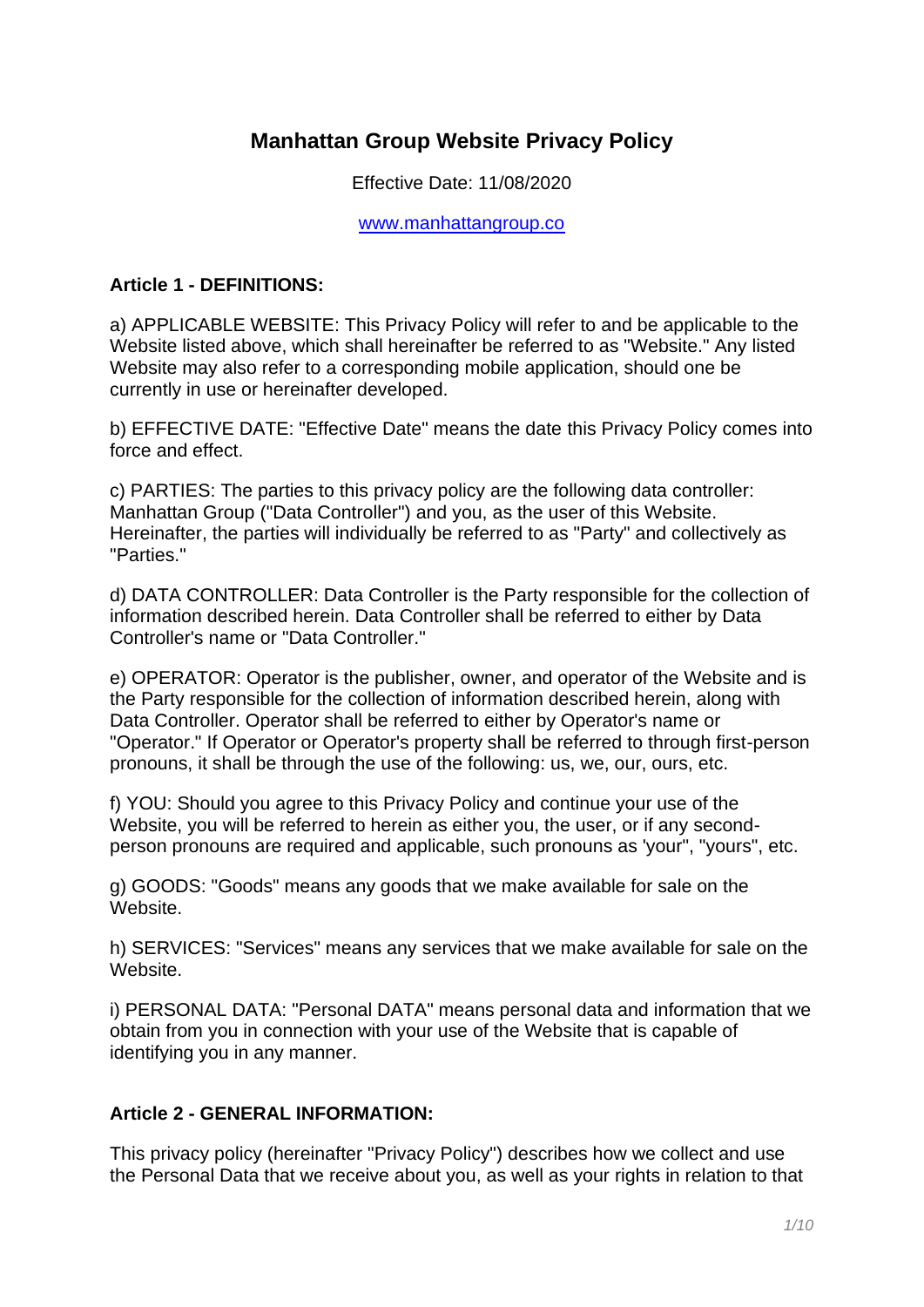Personal Data, when you visit our Website or purchase our Goods or use our Services.

This Privacy Policy does not cover any information that we may receive about you through sources other than the use of our Website. The Website may link out to other websites or mobile applications, but this Privacy Policy does not and will not apply to any of those linked websites or applications.

We are committed to the protection of your privacy while you use our Website.

By continuing to use our Website, you acknowledge that you have had the chance to review and consider this Privacy Policy, and you acknowledge that you agree to it. This means that you also consent to the use of your information and the method of disclosure as described in this Privacy Policy. If you do not understand the Privacy Policy or do not agree to it, then you agree to immediately cease your use of our Website.

# **Article 3 - CONTACT AND DATA PROTECTION OFFICER:**

The Party responsible for the processing of your personal data is as follows: Enzian (BVI) Limited trading as Manhattan Group. The Data Controller may be contacted as follows:

Intershore Chambers, PO Box 4342 Road Town VG1110 British Virgin Islands

The name, address, telephone number, and email address of the operator, or the person or entity running the Website are as follows:

Privacy Officer, 120 Madeira Drive NE STE 220 Albuquerque NM 87108 USA

The Data Protection Officer is as follows: Richard Parekh. The Data Protection Officer may be contacted as follows: [support@manhattangroup.co](mailto:support@manhattangroup.co)

# **Article 4 – JURIDICATION AND APPLICABLE LAW:**

Manhattan Group's core mission is to keep your information private. In service of this mission, Manhattan Group's headquarters and registered place of business is in the British Virgin Islands (BVI), which has stricter laws concerning information disclosure than most countries.

The BVI has no data retention laws, and any legal order requiring a BVI company to disclose customer records must come from the BVI Supreme Court. Under BVI law, information requests from foreign courts or law enforcement are subject to a "dual criminality" provision, meaning that the request is upheld by the BVI Supreme Court only if the same crime is punishable by at least a one-year prison sentence under BVI law, had it taken place in the BVI.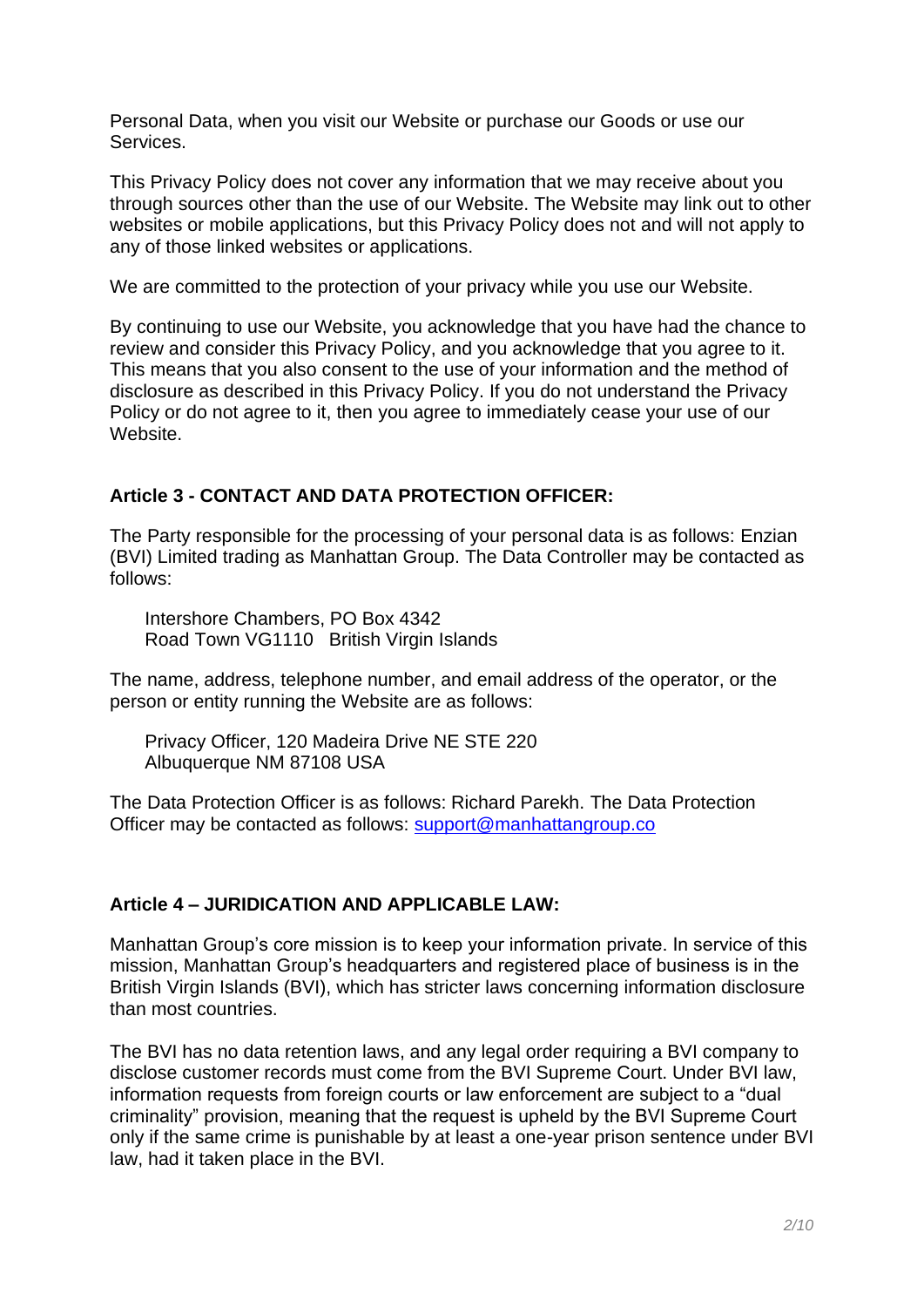Should we receive a valid legal order from the BVI Supreme Court, it is important to note that **Manhattan Group does not collect any IP addresses, browsing history, traffic data, or DNS queries that could be used to identify any specific user.**

# **Article 5 - LOCATION:**

Please be advised the data processing activities take place in the United States, outside the European Economic Area. Data may also be transferred to companies within the United States, but will only be done so in a manner that complies with the EU's General Data Protection Regulation or GDPR. The location where the data processing activities take place is as follows: North Central USA, Singapore, and India.

**Users in the European Union**: Manhattan Group is committed to user privacy globally, and our existing practices reflect that through minimal collection of data and ensuring users have control over their personal information. The General Data Protection Regulation (GDPR) of the European Union (EU) requires us to outline those practices in a specific manner for users in the EU.

In line with the GDPR, we collect and process the data outlined in this Privacy Policy on one of the following bases, depending on the circumstances:

- For the purposes of fulfilling our contractual obligations to users, including:
	- o Providing users with the Services and Apps they have requested.
	- o Managing user subscriptions and processing payments.
	- o Providing customer support.
- For a legitimate interest associated with the operation of our business, including:
	- $\circ$  Enhancing the quality, reliability, and effectiveness of our Site, Services, and Apps.
	- $\circ$  Communicating with customers to provide information and seek feedback related to our Services, Apps, and miscellaneous items.
	- o With the consent of users, which users can withdraw at any time.

You can exercise your rights under the GDPR to access, transfer, correct, delete, or object to the processing of your personal information by contacting us at [support@manhattangroup.co](mailto:support@manhattangroup.co)

# **Article 6 - MODIFICATIONS AND REVISIONS:**

We reserve the right to modify, revise, or otherwise amend this Privacy Policy at any time and in any manner. If we do so, however, we will notify you and obtain your consent to the change in processing. Unless we specifically obtain your consent, any changes to the Privacy Policy will only impact the information collected on or after the date of the change. It is also your responsibility to periodically check this page for any such modification, revision or amendment.

# **Article 7 - THE PERSONAL DATA WE RECEIVE FROM YOU:**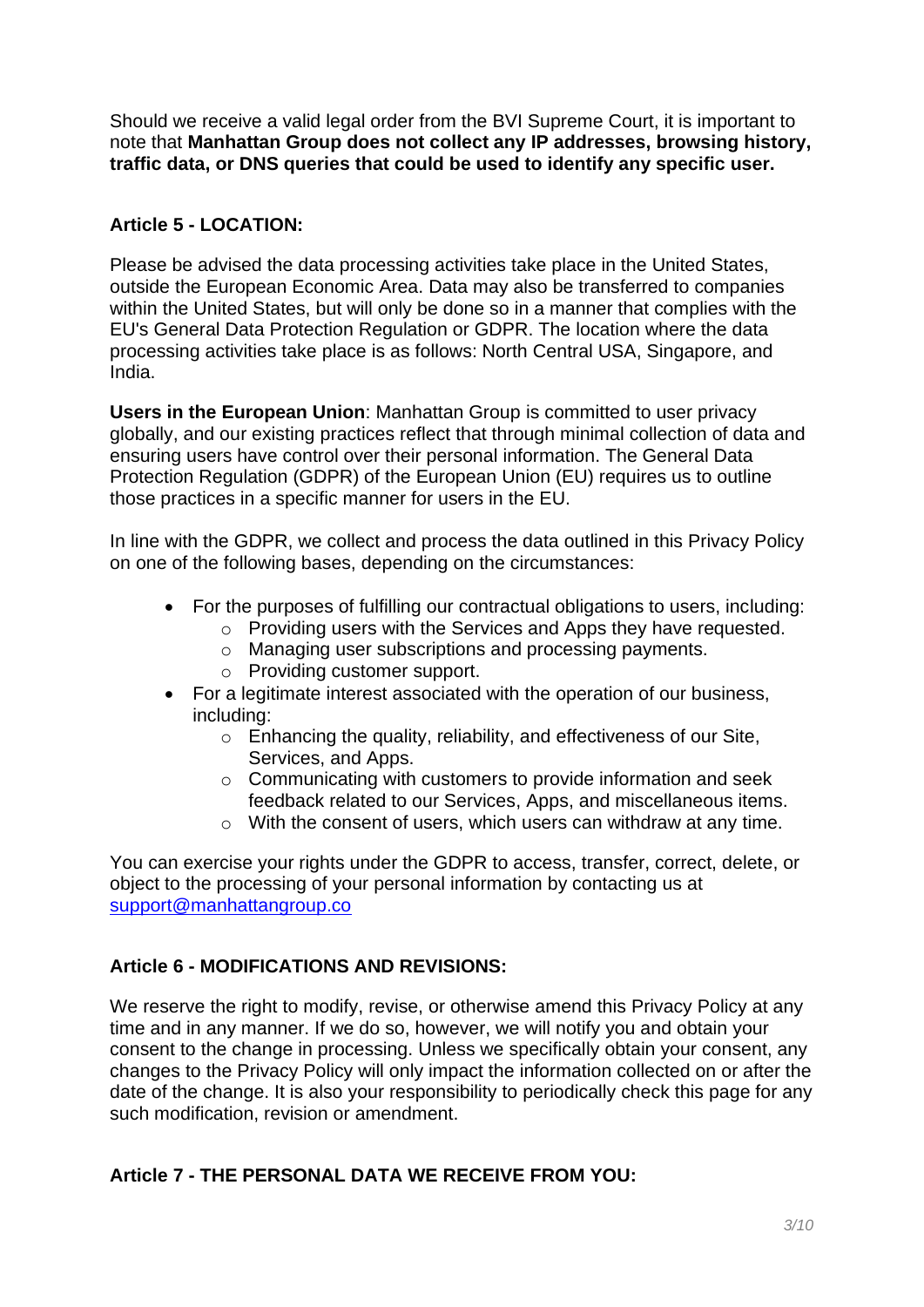Depending on how you use our Website, you will be subject to different types of Personal Data collected and different manners of collection:

**a) Registered users:** You, as a user of the Website, may be asked to register in order to use the Website or to purchase the Goods and/or Services available for sale.

During the process of your registration, we will collect some of the following Personal Data from you through your voluntary disclosure:

Name, email address, telephone number, address, documentation.

Personal Data may be asked for in relation to:

I) Interaction with our representatives in any way

- II) making purchases
- III) receiving notifications by text message or email about marketing
- IV) receiving general emails from us

V) commenting on our content or other user-generated content on our Website, such as blogs, articles, photographs or videos, or participating in our forums, bulletin boards, chat rooms or other similar features

By undergoing the registration process, you consent to us collecting your Personal Data, including the Personal Data described in this clause, as well as storing, using or disclosing your Personal Data in accordance with this Privacy Policy.

**b) Unregistered users:** If you are a passive user of the Website and do not register for any purchases or other service, you may still be subject to certain passive data collection ("Passive Data Collection"). Such Passive Data Collection may include through cookies, as described below, IP address information, location information, and certain browser data, such as history and/or session information.

**c) All users:** The Passive Data Collection that applies to Unregistered users shall also apply to all other users and/or visitors of our Website.

**d) Sales & Billing Information:** In order to purchase any of the goods or services on the Website, you will be asked to provide certain credit information, billing address information, and possibly additional specific information so that you may be properly charged for your purchases. This payment and billing information may be stored for the following period: 1 Month. If so, it will be used exclusively to assist you with making future purchases with us.

**e) Related Entities:** We may share your Personal Data, including Personal Data that identifies you personally, with any of our parent companies, subsidiary companies, affiliates or other trusted related entities.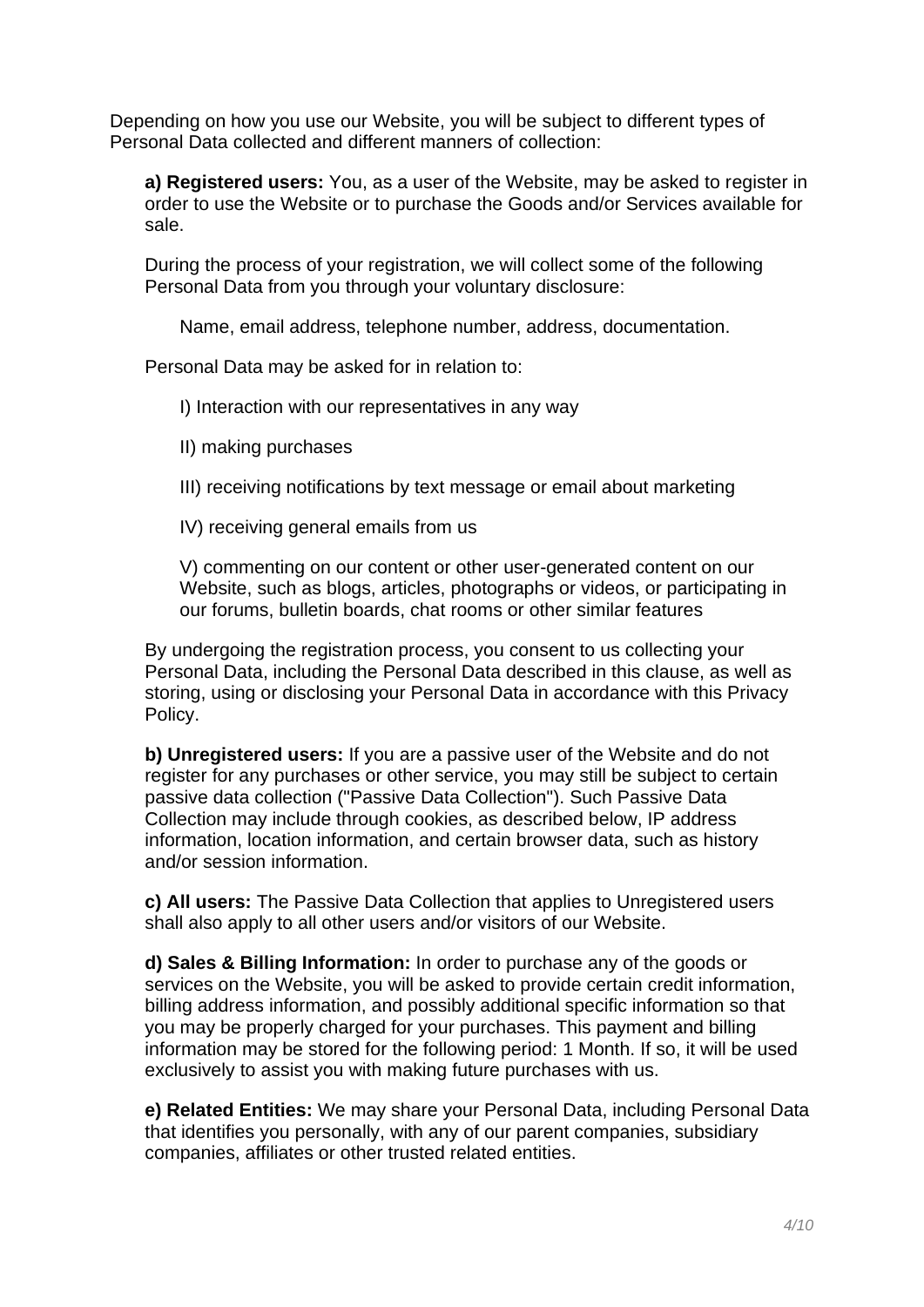**f) Email Marketing:** You may be asked to provide certain Personal Data, such as your name and email address, for the purpose of receiving email marketing communications. This information will only be obtained through your voluntary disclosure and you will be asked to affirmatively opt-in to email marketing communications.

**g) User Experience:** From time to time we may request information from you to assist us in improving our Website, and the Goods and Services we sell, such as demographic information or your particular preferences.

**h) Content Interaction:** Our Website may allow you to comment on the content that we provide or the content that other users provide, such as blogs, multimedia, or forum posts. If so, we may collect some Personal Data from you at that time, such as, but not limited to, username or email address.

**i) Combined or Aggregated Information:** We may combine or aggregate some of your Personal Data in order to better serve you and to better enhance and update our Website for your and other consumers' use.

We may also share such aggregated information with others, but only if that aggregated information does not contain any Personal Data.

**j) Other Information:** In addition to collecting the Personal Data as already described herein, we may also collect the following Personal Data:

Job information, referees, resume documentation, etc.

# **Article 8 - THE PERSONAL DATA WE RECEIVE AUTOMATICALLY:**

**Cookies:** We may collect information from you through automatic tracking systems (such as information about your browsing preferences) as well as through information that you volunteer to us (such as information that you provide during a registration process or at other times while using the Website, as described above).

For example, we use cookies to make your browsing experience easier and more intuitive: cookies are small strings of text used to store some information that may concern the user, his or her preferences or the device they are using to access the internet (such as a computer, tablet, or mobile phone). Cookies are mainly used to adapt the operation of the site to your expectations, offering a more personalized browsing experience and memorizing the choices you made previously.

A cookie consists of a reduced set of data transferred to your browser from a web server and it can only be read by the server that made the transfer. This is not executable code and does not transmit viruses.

Cookies do not record or store any Personal Data. If you want, you can prevent the use of cookies, but then you may not be able to use our Website as we intend. To proceed without changing the options related to cookies, simply continue to use our Website.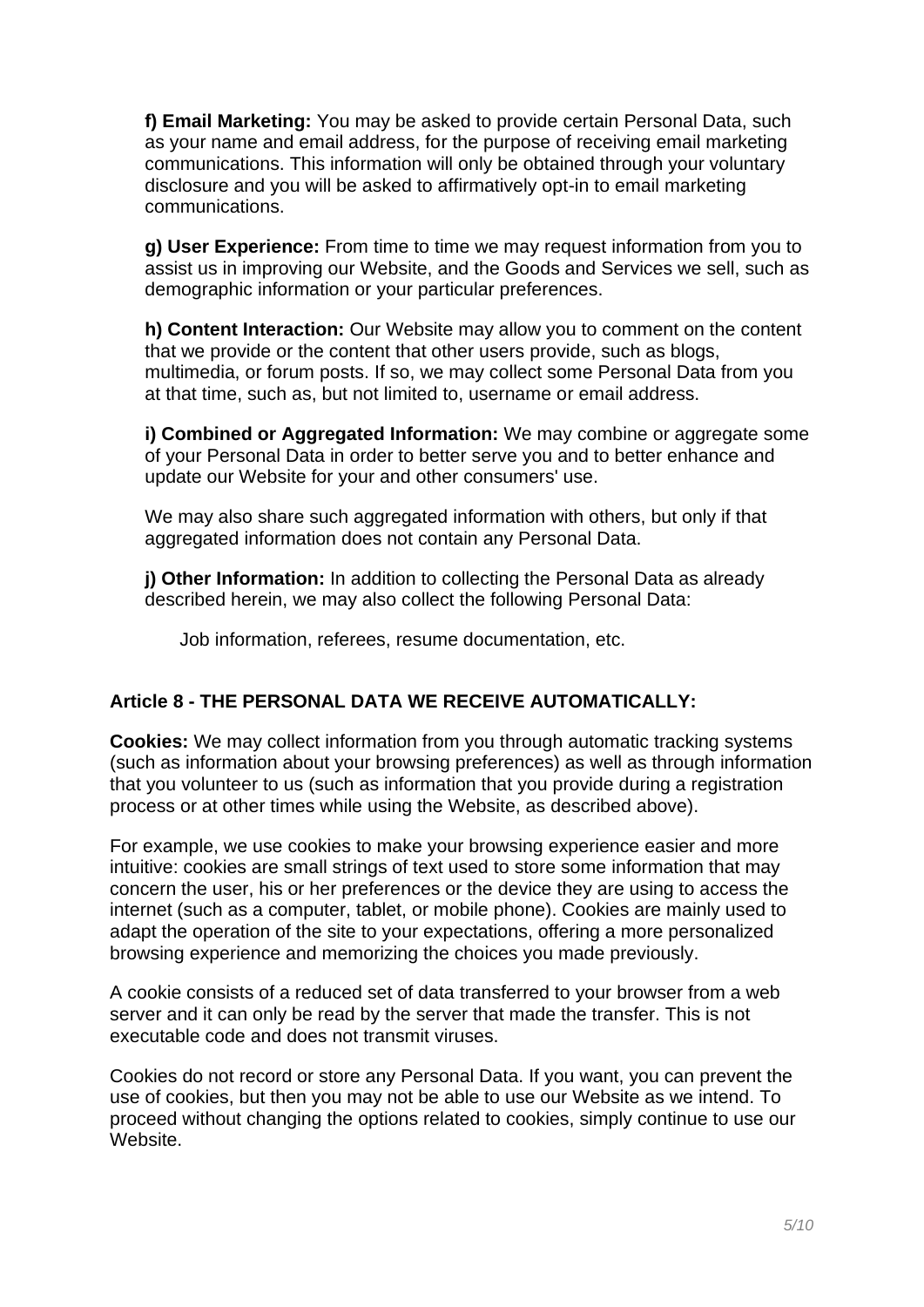**Technical cookies:** Technical cookies, which can also sometimes be called HTML cookies, are used for navigation and to facilitate your access to and use of the site. They are necessary for the transmission of communications on the network or to supply services requested by you. The use of technical cookies allows the safe and efficient use of the site.

You can manage or request the general deactivation or cancelation of cookies through your browser. If you do this though, please be advised this action might slow down or prevent access to some parts of the site.

Cookies may also be retransmitted by an analytics or statistics provider to collect aggregated information on the number of users and how they visit the Website. These are also considered technical cookies when they operate as described.

Temporary session cookies are deleted automatically at the end of the browsing session - these are mostly used to identify you and ensure that you don't have to log in each time - whereas permanent cookies remain active longer than just one particular session.

**Third-party cookies:** We may also utilize third-party cookies, which are cookies sent by a third-party to your computer. Permanent cookies are often third-party cookies. The majority of third-party cookies consist of tracking cookies used to identify online behavior, understand interests and then customize advertising for users.

Third-party analytical cookies may also be installed. They are sent from the domains of the aforementioned third parties external to the site. Third-party analytical cookies are used to detect information on user behavior on our Website. This place anonymously, in order to monitor the performance and improve the usability of the site. Third-party profiling cookies are used to create profiles relating to users, in order to propose advertising in line with the choices expressed by the users themselves.

**Profiling cookies:** We may also use profiling cookies, which are those that create profiles related to the user and are used in order to send advertising to the user's browser.

When these types of cookies are used, we will receive your explicit consent.

**Support in configuring your browser:** You can manage cookies through the settings of your browser on your device. However, deleting cookies from your browser may remove the preferences you have set for this Website.

For further information and support, you can also visit the specific help page of the web browser you are using:

- Internet Explorer: http://windows.microsoft.com/en-us/windows-vista/blockor-allow-cookies

- Firefox: https://support.mozilla.org/en-us/kb/enable-and-disable-cookieswebsite-preferences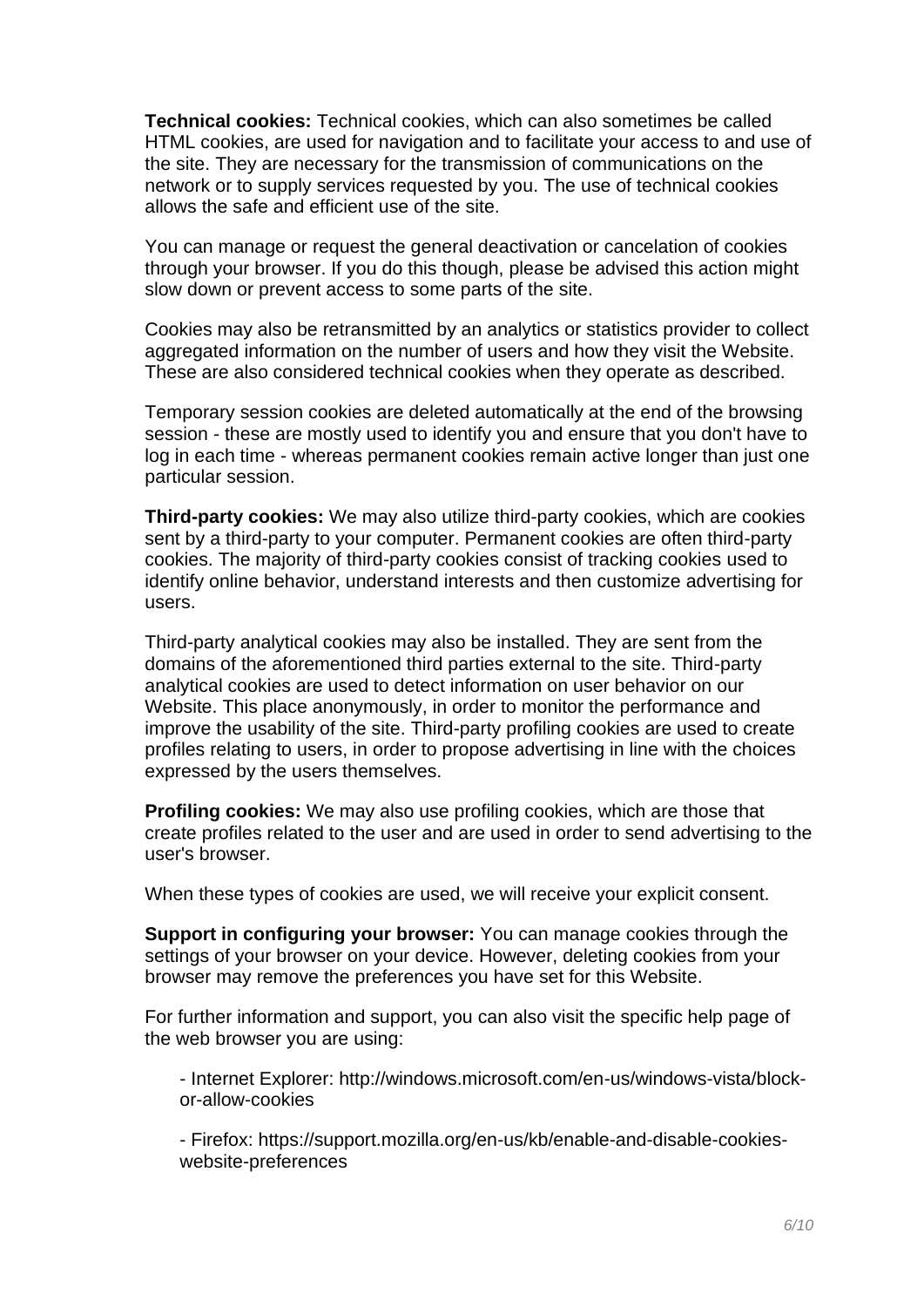- Safari: http://www.apple.com/legal/privacy/
- Chrome: https://support.google.com/accounts/answer/61416?hl=en
- Opera: http://www.opera.com/help/tutorials/security/cookies/

**Log Data:** Like all websites and mobile applications, this Website also makes use of log files that store automatic information collected during user visits. The different types of log data could be as follows:

- internet protocol (IP) address;
- type of browser and device parameters used to connect to the Website;
- name of the Internet Service Provider (ISP);
- date and time of visit;
- web page of origin of the user (referral) and exit;
- possibly the number of clicks.

The aforementioned information is processed in an automated form and collected in an exclusively aggregated manner in order to verify the correct functioning of the site, and for security reasons. This information will be processed according to the legitimate interests of the Data Controller.

For security purposes (spam filters, firewalls, virus detection), the automatically recorded data may also possibly include Personal Data such as IP address, which could be used, in accordance with applicable laws, in order to block attempts at damage to the Website or damage to other users, or in the case of harmful activities or crime. Such data are never used for the identification or profiling of the user, but only for the protection of the Website and our users. Such information will be treated according to the legitimate interests of the Data Controller.

#### **Article 9 - SOCIAL NETWORK PLUGINS:**

This Website incorporates plugins and/or buttons for social networks, in order to allow easy sharing of content on your favorite social networks. These plugins are programmed so as not to set any cookies when accessing the page, to safeguard the privacy of users. Cookies may be set, however, if you make voluntary use of the plugin. Please note that if you browse while being logged into the social network, then you have already consented to the use of cookies conveyed through this Website at the time that you registered with the particular social network.

The collection and use of information obtained by means of the plugin are governed by the respective privacy policies of the social networks, which can be found below:

Facebook: https://www.facebook.com/help/cookies

Twitter: https://help.twitter.com/en/rules-and-policies/twitter-cookies

Google+: https://about.pinterest.com/it/privacy-policy

Pinterest: https://about.pinterest.com/it/privacy-policy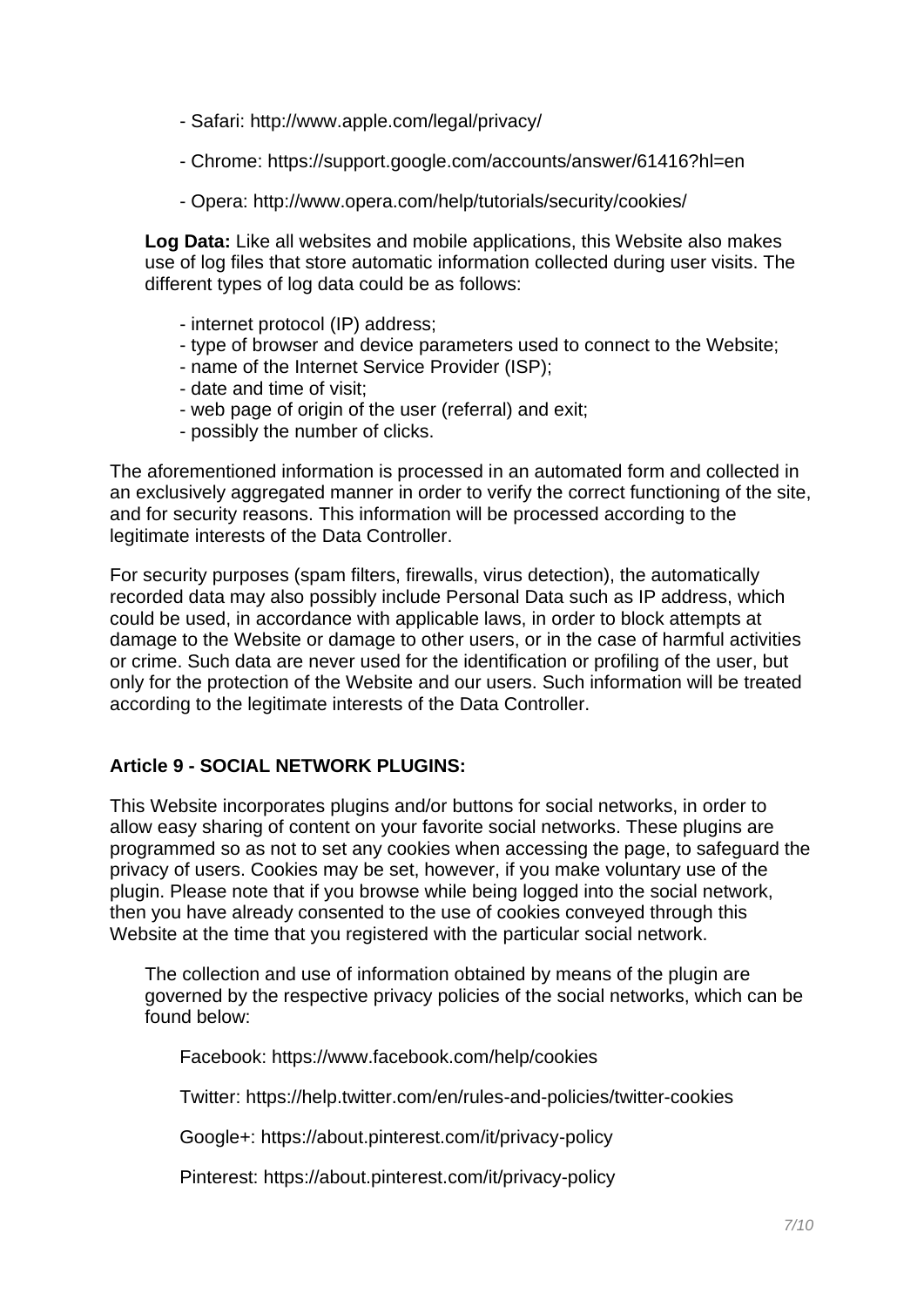AddThis: http://www.addthis.com/privacy/privacy-policy

Linkedin: https://www.linkedin.com/legal/cookie-policy

#### **Article 10 - HOW PERSONAL DATA IS STORED:**

We use secure physical and digital systems to store your Personal Data when appropriate. We ensure that your Personal Data is protected against unauthorized access, disclosure, or destruction.

Please note, however, that no system involving the transmission of information via the internet, or the electronic storage of data, is completely secure. However, we take the protection and storage of your Personal Data very seriously. We take all reasonable steps to protect your Personal Data.

Personal Data is stored throughout your relationship with us. We delete your Personal Data upon request for cancelation of your account or other general request for the deletion of data.

In the event of a breach of your Personal Data, you will be notified in a reasonable time frame, but in no event later than two weeks, and we will follow all applicable laws regarding such breach.

#### **Article 11 - PURPOSES OF PROCESSING OF PERSONAL DATA:**

We primarily use your Personal Data to help us provide a better experience for you on our Website and to provide you the services and/or information you may have requested, such as use of our Website.

Information that does not identify you personally, but that may assist in providing us broad overviews of our customer base, will be used for market research or marketing efforts. Such information may include, but is not limited to, interests based on your cookies.

Personal Data that may be considering identifying may be used for the following:

- a) Improving your personal user experience
- b) Communicating with you about your user account with us
- c) Marketing and advertising to you, including via email
- d) Fulfilling your purchases
- e) Providing customer service to you
- f) Advising you about updates to the Website or related Items

#### **Article 12 - DISCLOSURE OF PERSONAL DATA:**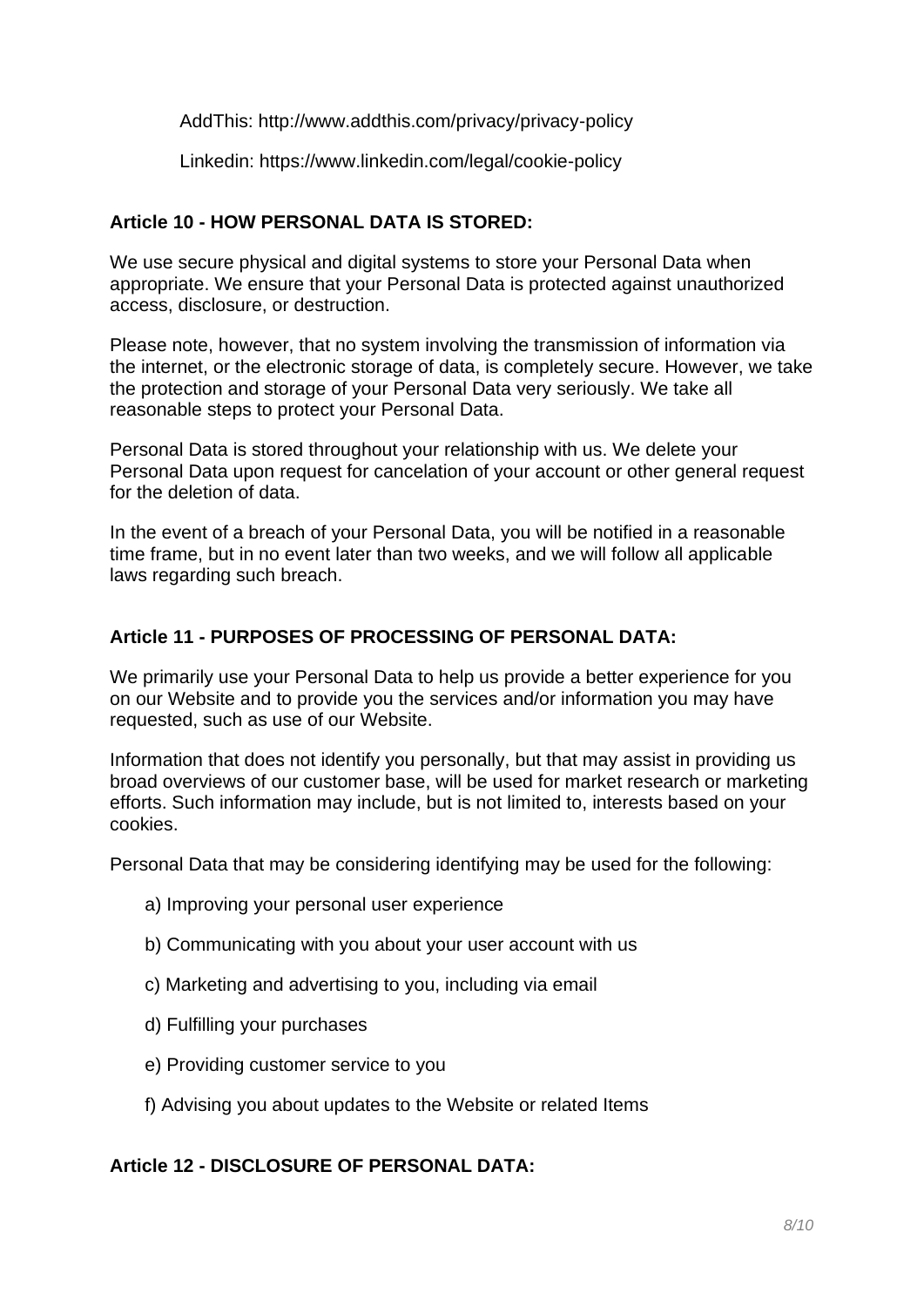Although our policy is to maintain the privacy of your Personal Data as described herein, we may disclose your Personal Data if we believe that it is reasonable to do so in certain cases, in our sole and exclusive discretion. Such cases may include, but are not limited to:

a) To satisfy any local, state, or country laws or regulations. Our business is registered and headquartered in the BVI and will comply with an order from the BVI Supreme Court in the British Virgin Islands.

b) To respond to requests, such discovery, criminal, civil, or administrative process, subpoenas, court orders, or writs from law enforcement or other governmental or legal bodies.

c) To bring legal action against a user who has violated the law or violated the terms of use of our Website.

d) As may be necessary for the operation of our Website.

e) To generally cooperate with any lawful investigation about our users.

f) If we suspect any fraudulent activity on our Website or if we have noticed any activity which may violate our terms or other applicable rules.

#### **Article 13 - PUBLIC INFORMATION:**

We may allow users to post their own content or information publicly on our Website. Such content or information may include, but is not limited to, photographs, status updates, blogs, articles, or other personal snippets. Please be aware that any such information or content that you may post should be considered entirely public and that we do not purport to maintain the privacy of such public information.

#### **Article 14 - OPTING OUT OF TRANSMITTALS FROM US:**

From time to time, we may send you informational or marketing communications related to our Website such as announcements or other information. If you wish to opt-out of such communications, you may contact the following email: info@manhattangroup.co. You may also click the opt-out link which will be provided at the bottom of any and all such communications.

Please be advised that even though you may opt-out of such communications, you may still receive information from us that is specifically about your use of our Website or about your account with us.

By providing any Personal Data to us, or by using our Website in any manner, you have created a commercial relationship with us. As such, you agree that any email sent from us or third-party affiliates, even unsolicited email, shall specifically not be considered SPAM, as that term is legally defined.

# **Article 15 - MODIFYING, DELETING, AND ACCESSING YOUR INFORMATION:**